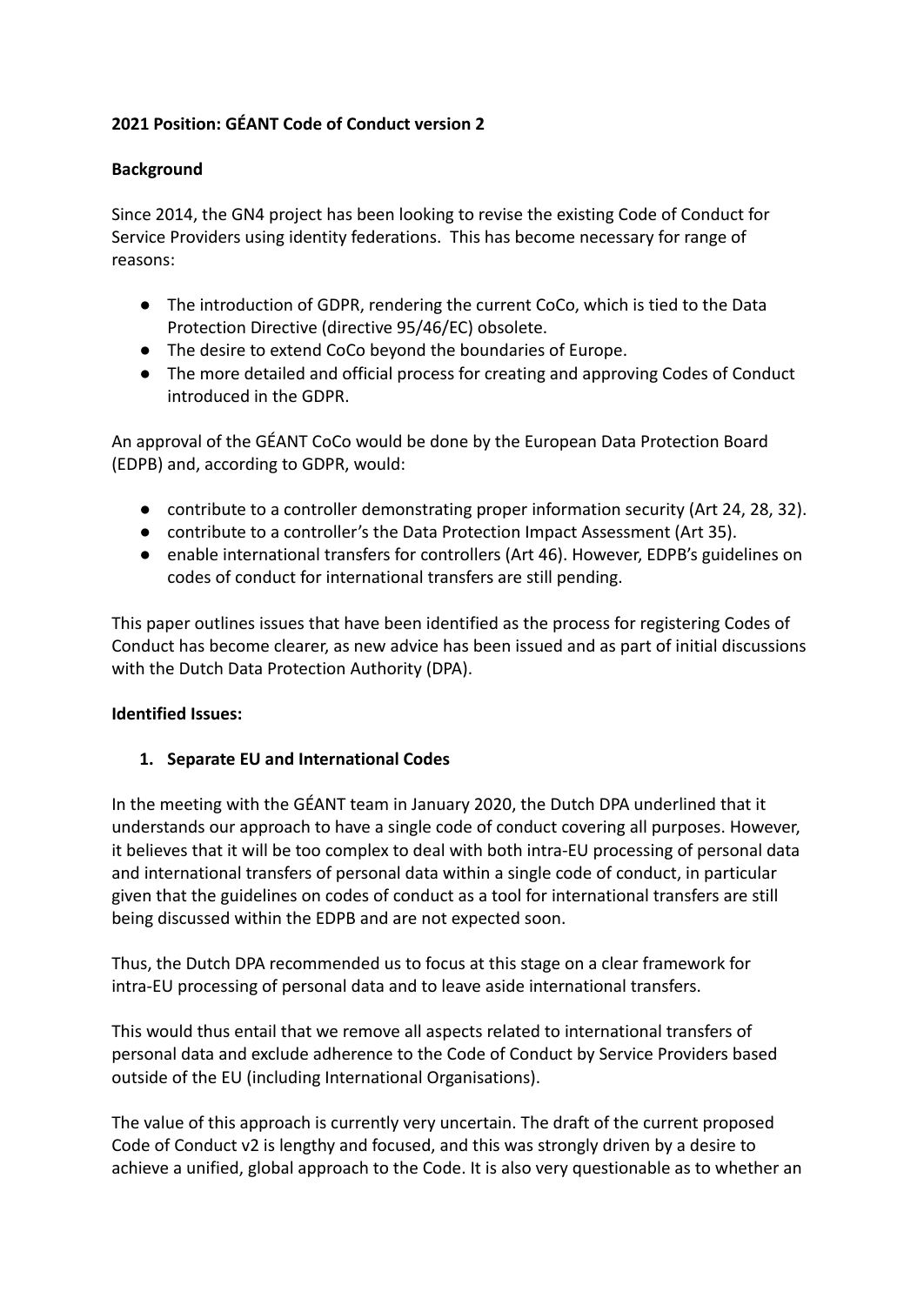intra-Europe code has much value, given it is not one of the core 6 principles for processing identified in Article 6 of the GDPR: <https://gdpr-info.eu/art-6-gdpr/>. A non-EU focus would perhaps make more sense, but this was not the recommendation received from the DPA.

# **2. Monitoring Body: Independence**

The European Data Protection Board (EDPB) has provided some guidelines on how the expect DPA's to implement support for Codes of Conduct and accreditation of monitoring bodies:

[https://edpb.europa.eu/our-work-tools/our-documents/guidelines/guidelines-12019-codes](https://edpb.europa.eu/our-work-tools/our-documents/guidelines/guidelines-12019-codes-conduct-and-monitoring-bodies-under_en)[conduct-and-monitoring-bodies-under\\_en.](https://edpb.europa.eu/our-work-tools/our-documents/guidelines/guidelines-12019-codes-conduct-and-monitoring-bodies-under_en)

These guidelines set a high bar for independence that it would be difficult for GÉANT to meet as a membership organisation. The funding mechanisms of the GN4 project could also impact perceived independence. This means it would be highly likely that an alternative body or organisation would need to be found and the way in which CoCo work is funded would need to be reconsidered.

Some consideration to alternative hosts (e.g. not GÉANT) has been given. Potential hosts considered have been REFEDS, Kantara or Scope Europe (<https://scope-europe.eu/en/monitoring-body.html>). Use of an external body would raise questions regarding funding model and whether the organisation is happy to take on liability.

### **3. Monitoring Body: Liability**

The GDPR holds the monitoring body full liable for infringements by users of the Code.

If the monitoring body fails to (Art 41.4) *take appropriate action in cases of infringement of the code by a controller or processor, including suspension or exclusion of the controller or processor concerned from the code* the monitoring body is (Art 83.4) *subject to administrative fines up to 10 000 000 EUR, or in the case of an undertaking, up to 2 % of the total worldwide annual turnover of the preceding financial year, whichever is higher.*

This could mean that the Monitoring Body could be if it is not able to demonstrate that it has properly fulfilled its obligations. In the eduGAIN context, this would mean GÉANT would take on liability for organisations well outside its membership if it took on the Monitoring Body role. This would mean the monitoring body would need to be funded and staffed at a level that would mitigate this risk.

The GÉANT Code of Conduct can currently be used by any federation and can therefore appear in parameters that are not technically monitored by eduGAIN. There are NREN federations and other communities (e.g. EGI) who have shown interest in integrating the GEANT CoCo also to their local/community policy frameworks.

It is unclear if such liabilities could be mitigated by insurance.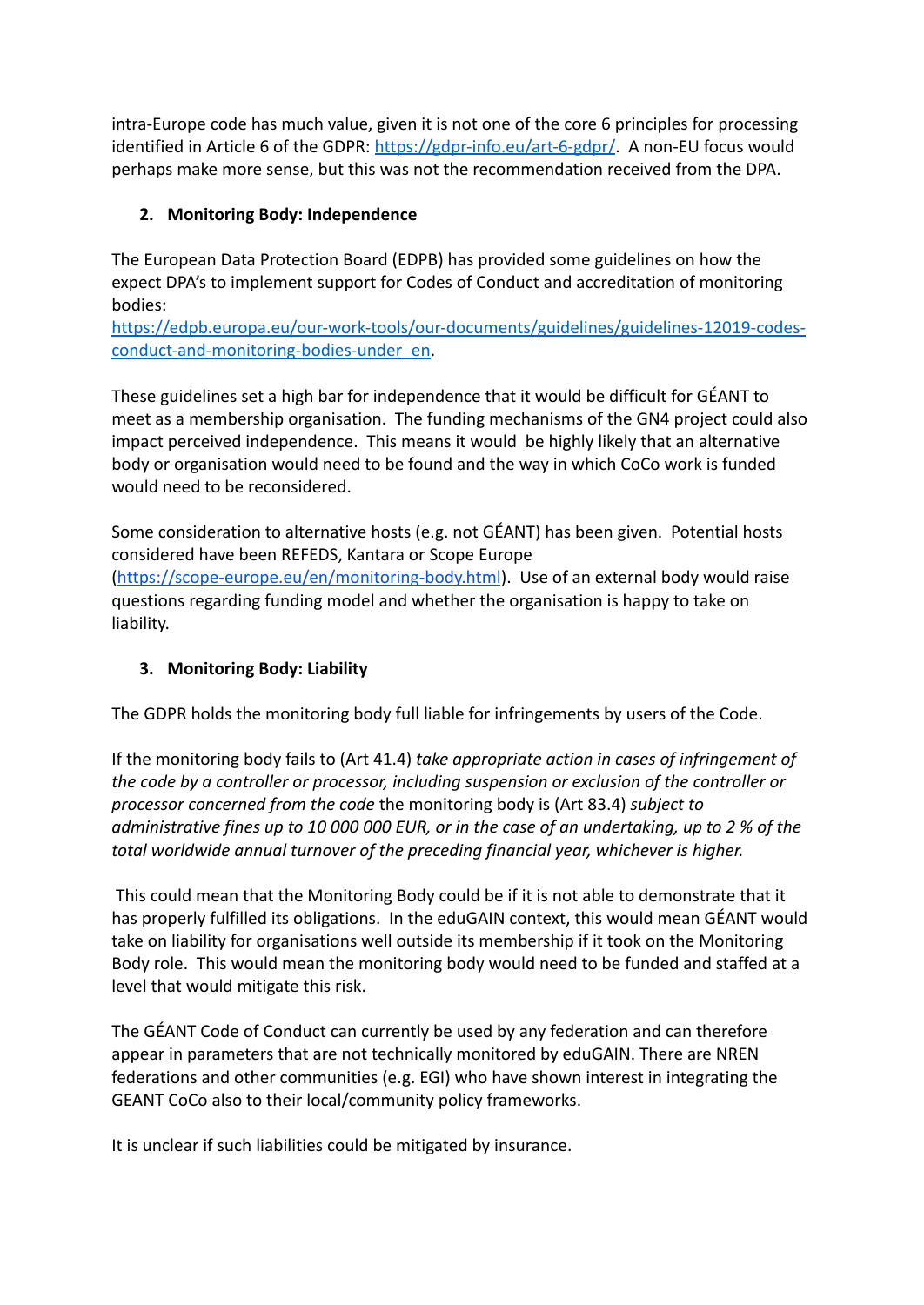### **4. Monitoring Body: extensiveness of checks**

CoCo already has a well-defined mechanism for checking technical compliance with CoCo v1 and this could be easily replicated for CoCo v2. At the moment, however, there is no strict follow up on resolving identified issues and this is broadly left to the entity owner. In order to meet the monitoring requirements identified by the EDPB and manage the risks associated with the liability for the Monitoring Body, significant proactive and reactive work would be needed to ensure compliance and risk management. This would add to the costs of providing such a service significantly. New approaches to ensuring CoCo is removed from non-compliant entities would need to be put in place.

## **5. Current Options**

The following options have been identified for how to resolve the current position with the Code of Conduct. In consultation with the community, there was a clear desire within the community to continue to find a path to have a way of indicating compliance with data protection guidelines within metadata.

Funding for any of the options remains an issue - the available funds for legal support within GN4 have already been used and the potential costs for running a monitoring body and dealing with liability have yet to be fully articulated.

|   | Option                                                                                                    | <b>Issues</b>                                                                                                                                                                                                                                                                | Decision                                                                              |
|---|-----------------------------------------------------------------------------------------------------------|------------------------------------------------------------------------------------------------------------------------------------------------------------------------------------------------------------------------------------------------------------------------------|---------------------------------------------------------------------------------------|
|   | Do nothing                                                                                                | As CoCo v1 is currently<br>obsolete due to its<br>references to the<br>deprecated Directive, this is<br>not an option. A decision<br>on whether to properly<br>deprecate CoCo v1 or<br>continue with one of the<br>other options in this list.                               | This is not an option, action<br>is needed even if this<br>means only deprecating v1. |
| 2 | Establish CoCov2 as a Best<br>Practice Guide rather than<br>a formally ratified Code<br>and deprecate v1. | The second option could be<br>to make some amendments<br>to CoCo v2 to operate as a<br>best practice approach.<br>This has some benefits in<br>being very lightweight<br>(privacy statement plus<br>entity category) compared<br>to the demands of a fully<br>ratified Code. | This is currently the<br>preferred approach<br>pending further ratification.          |
| 3 | Continue with CoCo<br>version 2 for Europe (plus                                                          | As indicated in section 1<br>above, there is limited                                                                                                                                                                                                                         | There is still a strong<br>motivation to pursue a                                     |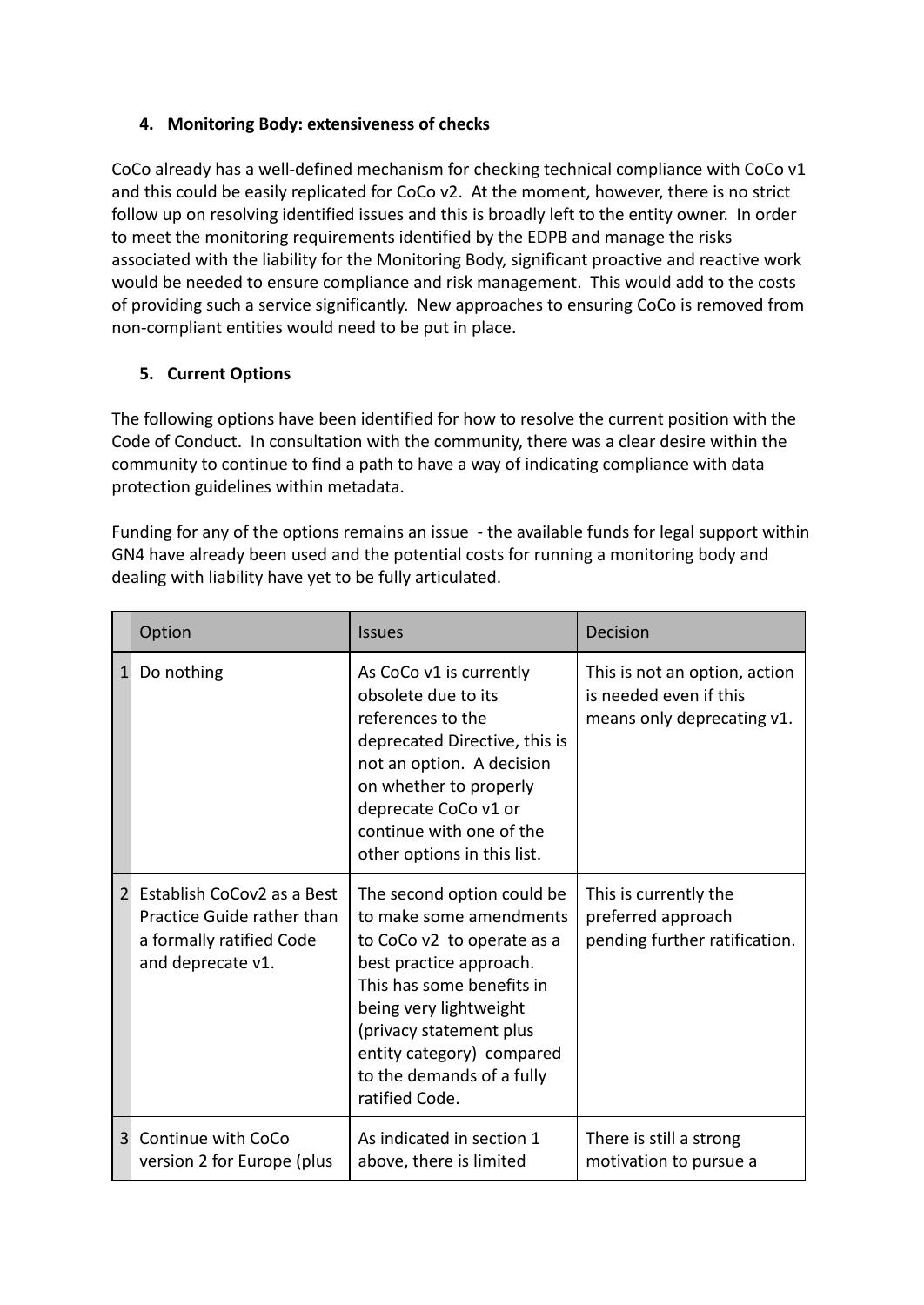|                | those with an adequacy<br>decision?)                                | value in a Code for Europe<br>only when balanced against<br>the expense of the<br>requirements outlined and<br>other options available to<br>providers and institutions<br>via the standard six<br>principles for data transfer.<br>The monitoring body costs,<br>liability and independence<br>issues would still need to<br>be addressed in this<br>scenario.                                                                                                                                                                                                                                                                                                                                                                                                                 | recognised EDPB ratified<br>Code of Conduct, however<br>there are a number of<br>issues that need to be<br>resolved before moving<br>forward, some internal, and<br>some in relation to the DPA.<br>Overall, the preference is to<br>avoid having separate<br>Codes of Conduct for<br>Europe and third-party<br>transfers as this will create<br>implementation barriers. If<br>we want to pursue that<br>line, we will need to wait<br>until the EDPB and the<br>Dutch DPA are in a better<br>position to give advice on<br>third party transfers. |
|----------------|---------------------------------------------------------------------|---------------------------------------------------------------------------------------------------------------------------------------------------------------------------------------------------------------------------------------------------------------------------------------------------------------------------------------------------------------------------------------------------------------------------------------------------------------------------------------------------------------------------------------------------------------------------------------------------------------------------------------------------------------------------------------------------------------------------------------------------------------------------------|-----------------------------------------------------------------------------------------------------------------------------------------------------------------------------------------------------------------------------------------------------------------------------------------------------------------------------------------------------------------------------------------------------------------------------------------------------------------------------------------------------------------------------------------------------|
| $\overline{4}$ | Continue with CoCo<br>version 2 for third country<br>transfers only | As the Code of Conduct<br>mechanism is presented in<br>the GDPR as a solution for<br>third country transfers this<br>option would seem to make<br>more direct sense than<br>pursuing a code for<br>intra-Europe transfers and<br>would support a clear<br>problem area - given user<br>consent (which is<br>problematic) and<br>contractual approaches are<br>currently the only<br>mechanisms for third<br>country transfers. The<br>benefits of this to GN4<br>members would need to be<br>clearly demonstrated, but<br>the breadth of international<br>transfer in research and<br>education projects can<br>easily demonstrate this<br>need.<br>The monitoring body costs,<br>liability and independence<br>issues would still need to<br>be addressed in this<br>scenario. |                                                                                                                                                                                                                                                                                                                                                                                                                                                                                                                                                     |
| 5              | Continue with CoCo                                                  | This position would mean                                                                                                                                                                                                                                                                                                                                                                                                                                                                                                                                                                                                                                                                                                                                                        |                                                                                                                                                                                                                                                                                                                                                                                                                                                                                                                                                     |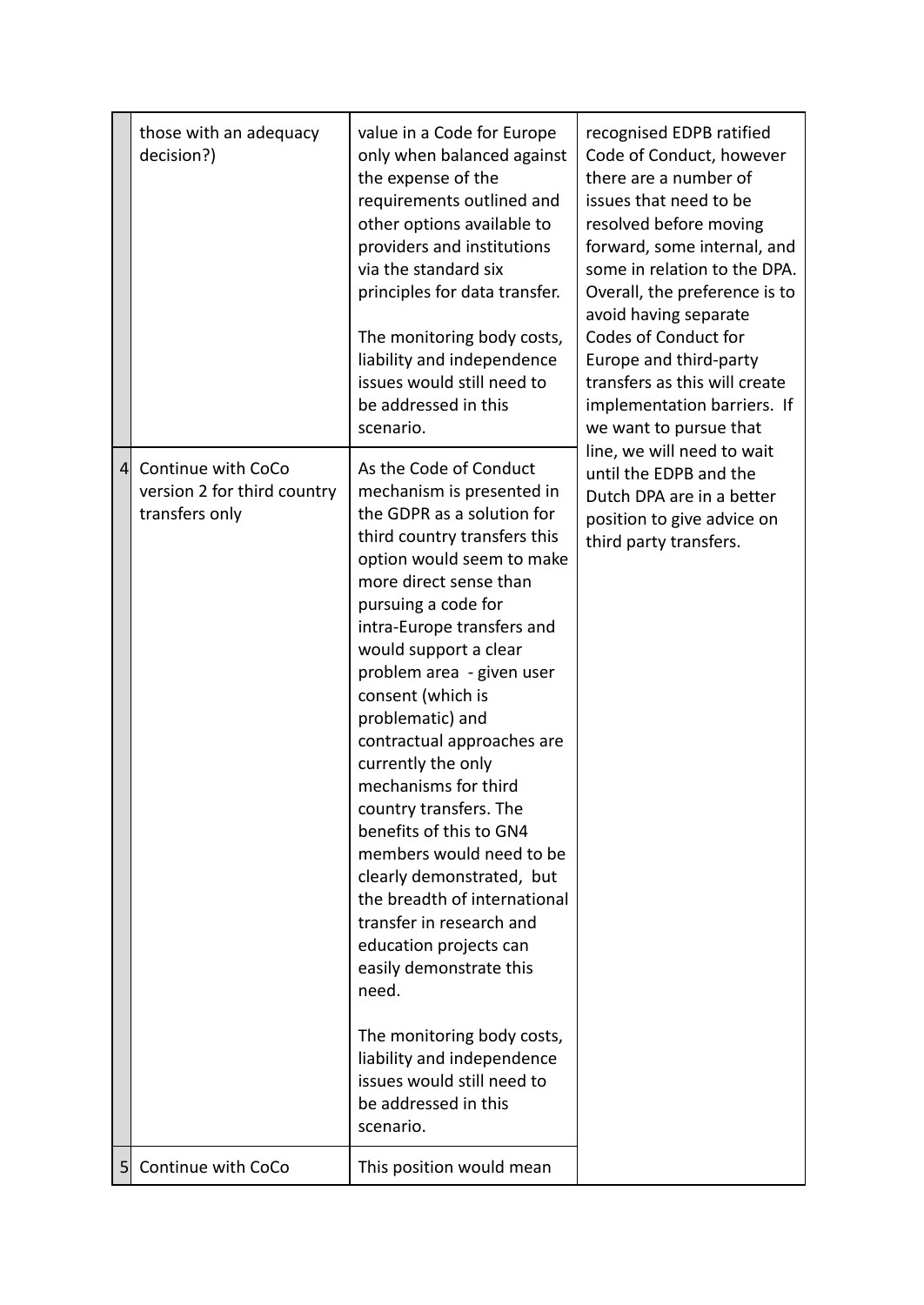|          | version 2 for intra-Europe<br>and third country transfers                            | pushing back against the<br>recommendations from the<br>Dutch DPA and asking them<br>to reconsider based on the<br>environment that we<br>operate in, where separate<br>Codes make little sense to<br>international research.<br>Continued legal support<br>would be required in this<br>scenario.<br>The monitoring body costs,<br>liability and independence<br>issues would still need to<br>be addressed in this<br>scenario                                                                                                                                                                                                                                                       |                                                                                                       |
|----------|--------------------------------------------------------------------------------------|----------------------------------------------------------------------------------------------------------------------------------------------------------------------------------------------------------------------------------------------------------------------------------------------------------------------------------------------------------------------------------------------------------------------------------------------------------------------------------------------------------------------------------------------------------------------------------------------------------------------------------------------------------------------------------------|-------------------------------------------------------------------------------------------------------|
| $6 \mid$ | Diversify CoCo version 2 to<br>two service levels for<br>different service providers | This combines #4-#6<br>(approved CoCo) and #3<br>(CoCo as a best practice).<br>The high-end service<br>providers (who are willing<br>to pay for receiving<br>attributes) commit to a<br>"CoCo Gold" that seeks an<br>approval by the Dutch DPA,<br>has a monitoring body and<br>an annual fee that covers<br>the monitoring costs. The<br>low-end service providers<br>would commit to "CoCo<br>Silver" which is a GEANT<br>best practice (similar to<br>CoCo1 now). Gold's and<br>Silver's requirements for an<br>SP would be materially the<br>same but Silver has no<br>monitoring body and fee.<br>An IdP can decide attribute<br>release to Gold and Silver<br>SPs independently. | This option is regarded as<br>overly complex and would<br>not support adoption at the<br>rate needed. |